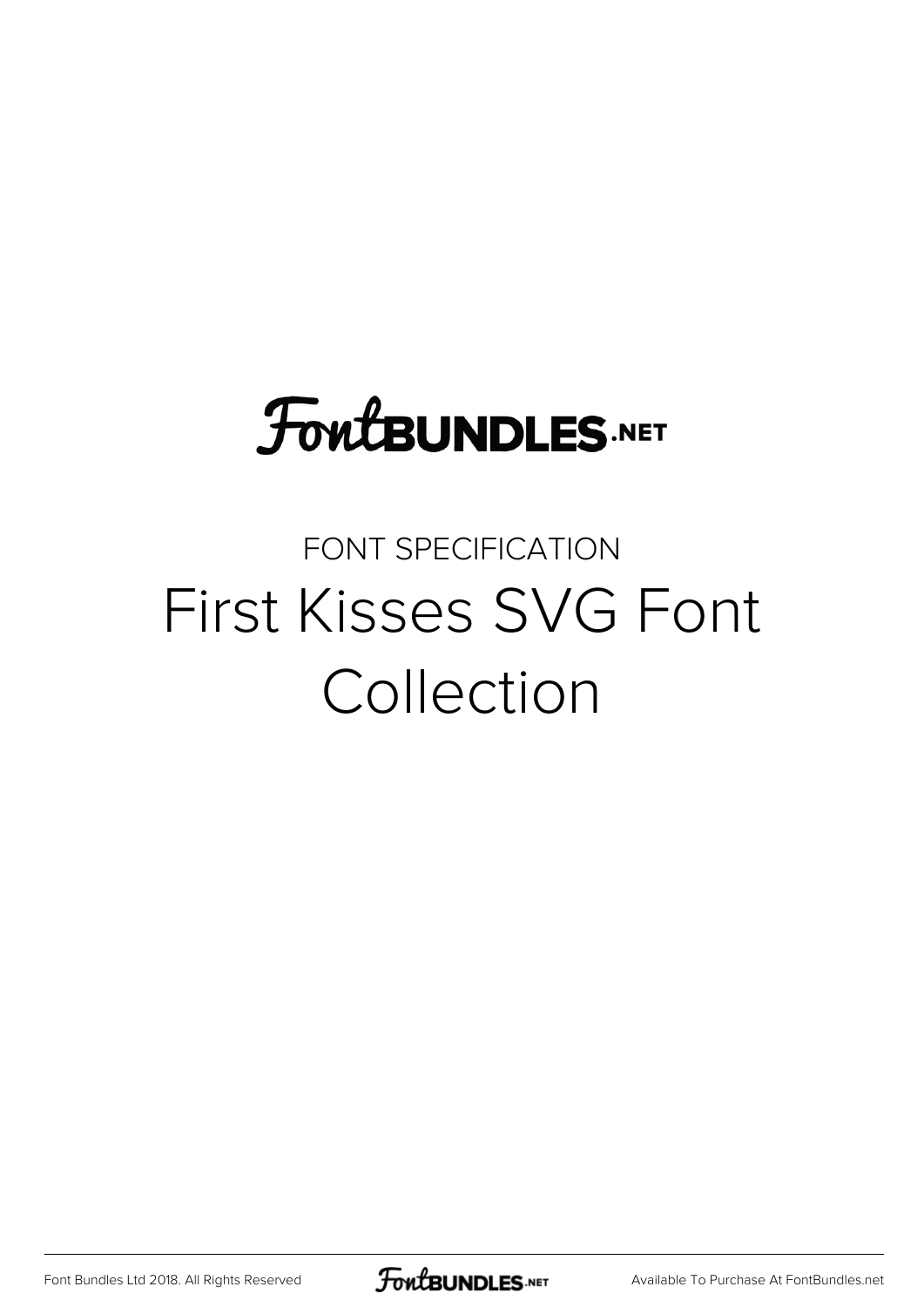

**Uppercase Characters** 

## ABCDEFGHIJKLMNOPQRSTU VWXYZ

I owercase Characters

## ABCDEFGHIJKLMNOPQRSTU VWXYZ

**Numbers** 

0123456789

Punctuation and Symbols

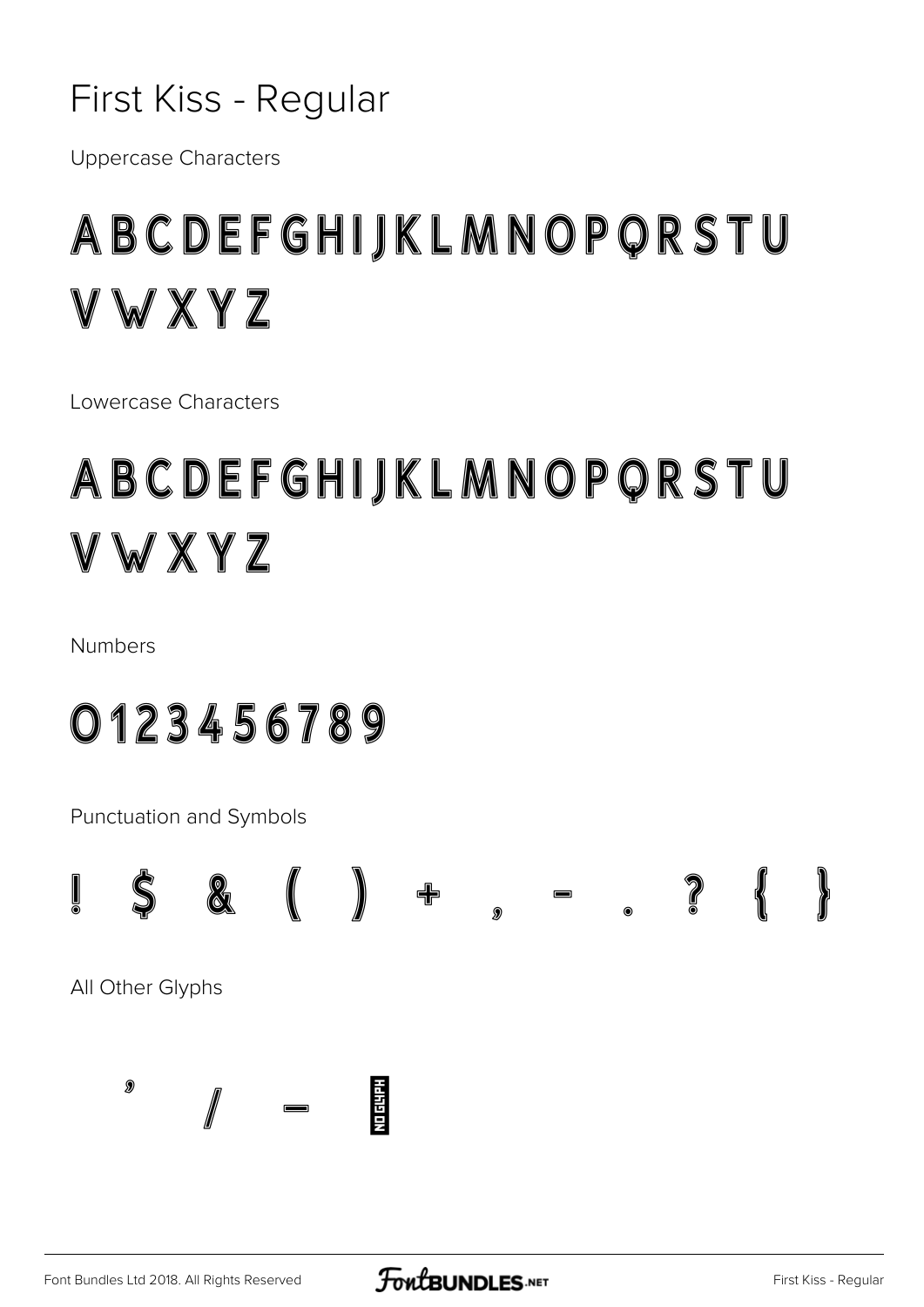#### First Kisses - Regular

**Uppercase Characters** 

## ABCOEFGHIJKLMNOPORSTUVW  $Xyz$

Lowercase Characters

**Numbers** 

### 0123456789

Punctuation and Symbols



All Other Glyphs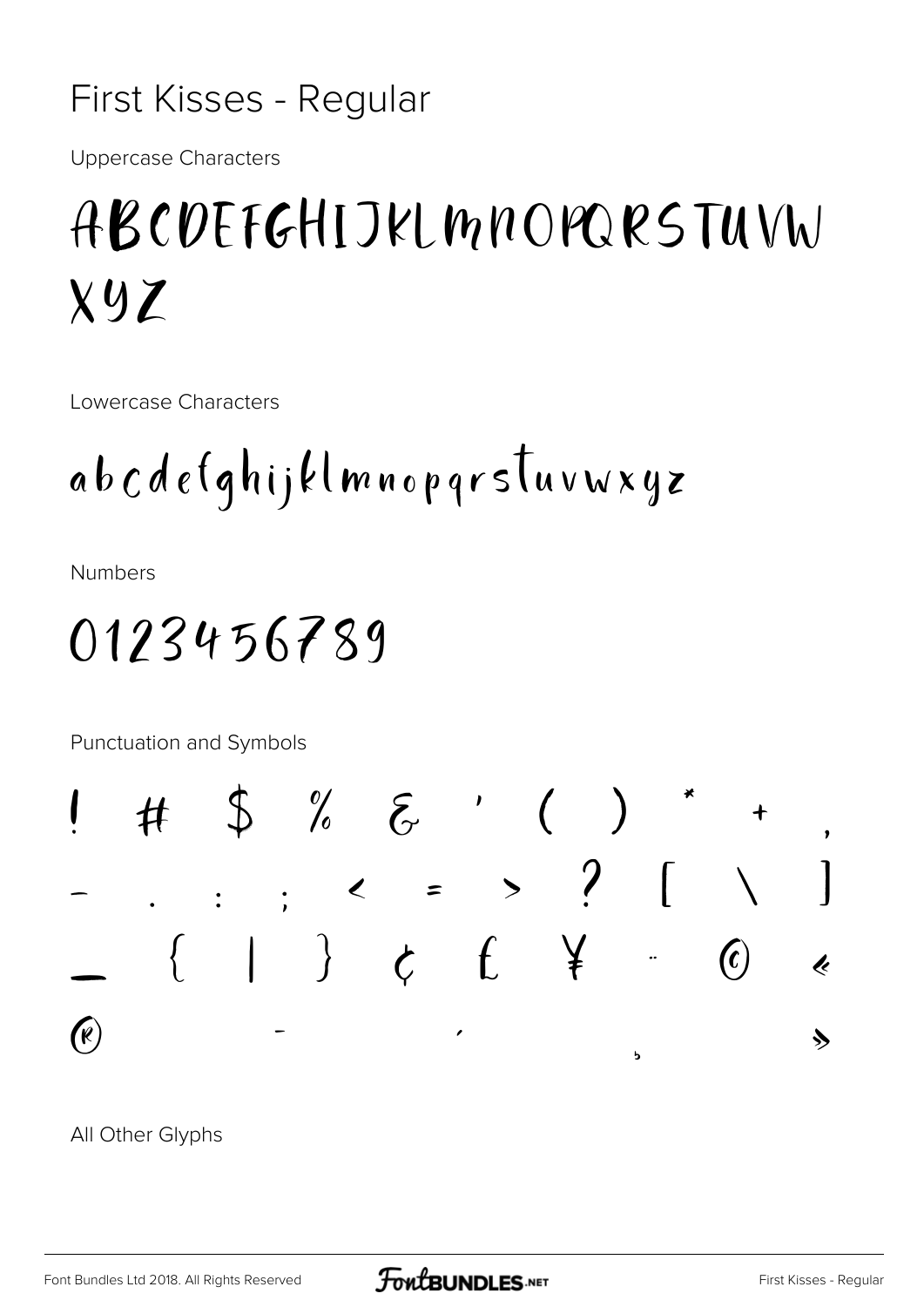## $\beta$   $x$   $\delta$   $\beta$   $n$   $\cdot$   $\cdot$   $\cdot$  $\sim$   $\sim$   $\sim$   $\sim$   $\sim$  $\mathbf{o}$  $>$  /  $\epsilon$  Th - A B C  $\boldsymbol{\theta}$ FGHIJKLM  $\Gamma$ OPQRSTUV  $\mathbf n$  $W X Y Z a b c d$  $\mathcal{C}$ ghijklm  $\mathbf{f}$  $\mathbf{r}$